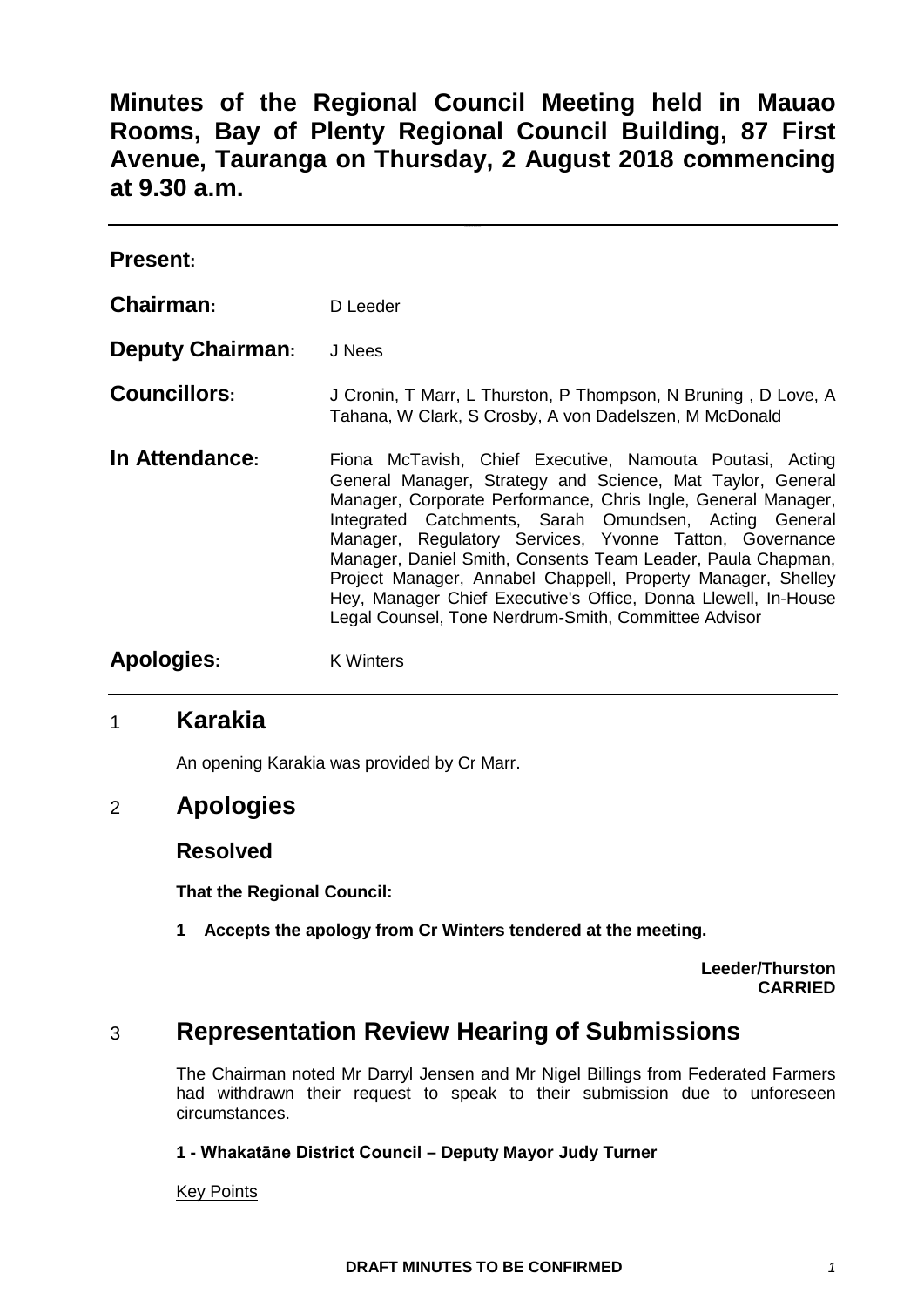- Supported the recommendations of the Regional Council to retain the status quo
- Noted the population-based approach to representation however also needed to consider isolated and widely dispersed communities, the geographical size and GDP of the Eastern Bay of Plenty(EBOP)Supported no change to the boundary adjustment and alignment of the Māori Constituencies.

#### In Response to Questions

• The growth occurring in Whakatāne and the anticipated growth in Kawerau and Ōpōtiki could potentially correct the current Eastern Bay of Plenty constituency population ratio deviation in the future..

#### **Tauranga City Council – Mayor Greg Brownless**

#### Key Points

- Acknowledged the statutory process of the review
- Suggested that the population projection estimates for Tauranga would more accurately reflect existing population than the figures used by Regional Council
- Acknowledged that Regional Council was required to use statistical information within the legal framework and therefore endorsed the current proposal, however sought that the next representation review be brought forward after the 2019 local government election, rather than wait a further six years.
- Tauranga Constituency boundary adjustments could be a consideration in the next review.

#### Staff in Response to Questions

- There was no statutory requirement to wait six years between reviews
- If a further review was agreed to, it would commence in 2020/21, in order for the decision to apply for the 2022 local government election.

# 4 **Public Forum**

Nil

## 5 **General Business**

Nil

# 6 **Confidential Business to be transferred into the open**

Nil

# 7 **Declaration of conflicts of interest**

Nil

## 8 **Previous Minutes**

8.1 **Regional Council Minutes - 28 June 2018**

## **Resolved**

**That the Regional Council:**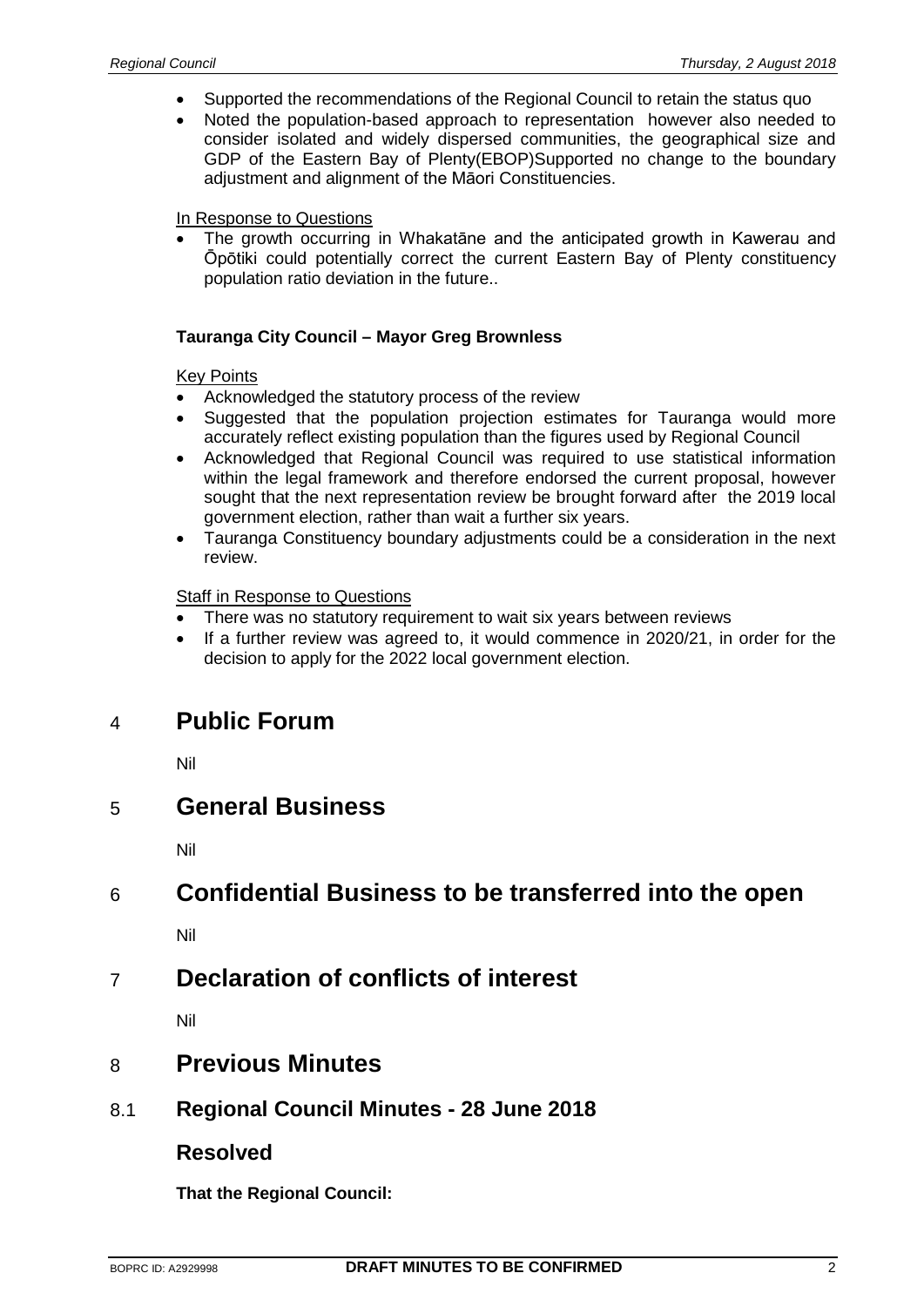**1 Confirms the Regional Council Minutes of 28 June 2018, as a true and correct record.**

> **Leeder/Nees CARRIED**

## 8.2 **Regional Transport Committee Minutes - 15 June 2018**

#### **Resolved**

**That the Regional Council:**

**1 Receives the Regional Transport Committee Minutes - 15 June 2018.**

**Crosby/Nees CARRIED**

## 8.3 **Rotorua Te Arawa Lakes Strategy Group Minutes - 15 June 2018**

#### **Resolved**

**That the Regional Council:**

**1 Receives the Rotorua Te Arawa Lakes Strategy Group Minutes - 15 June 2018.**

> **Leeder/Thurston CARRIED**

## 8.4 **Civil Defence Emergency Management Group Joint Committee Minutes - 22 June 2018**

#### **Resolved**

**That the Regional Council:**

**1 Receives the Civil Defence Emergency Management Group Joint Committee Minutes - 22 June 2018.**

> **Love/Leeder CARRIED**

# 8.5 **Te Maru o Kaituna River Authority Minutes - 22 June 2018**

# **Resolved**

**That the Regional Council:**

**1 Receives the Te Maru o Kaituna River Authority Minutes - 22 June 2018.**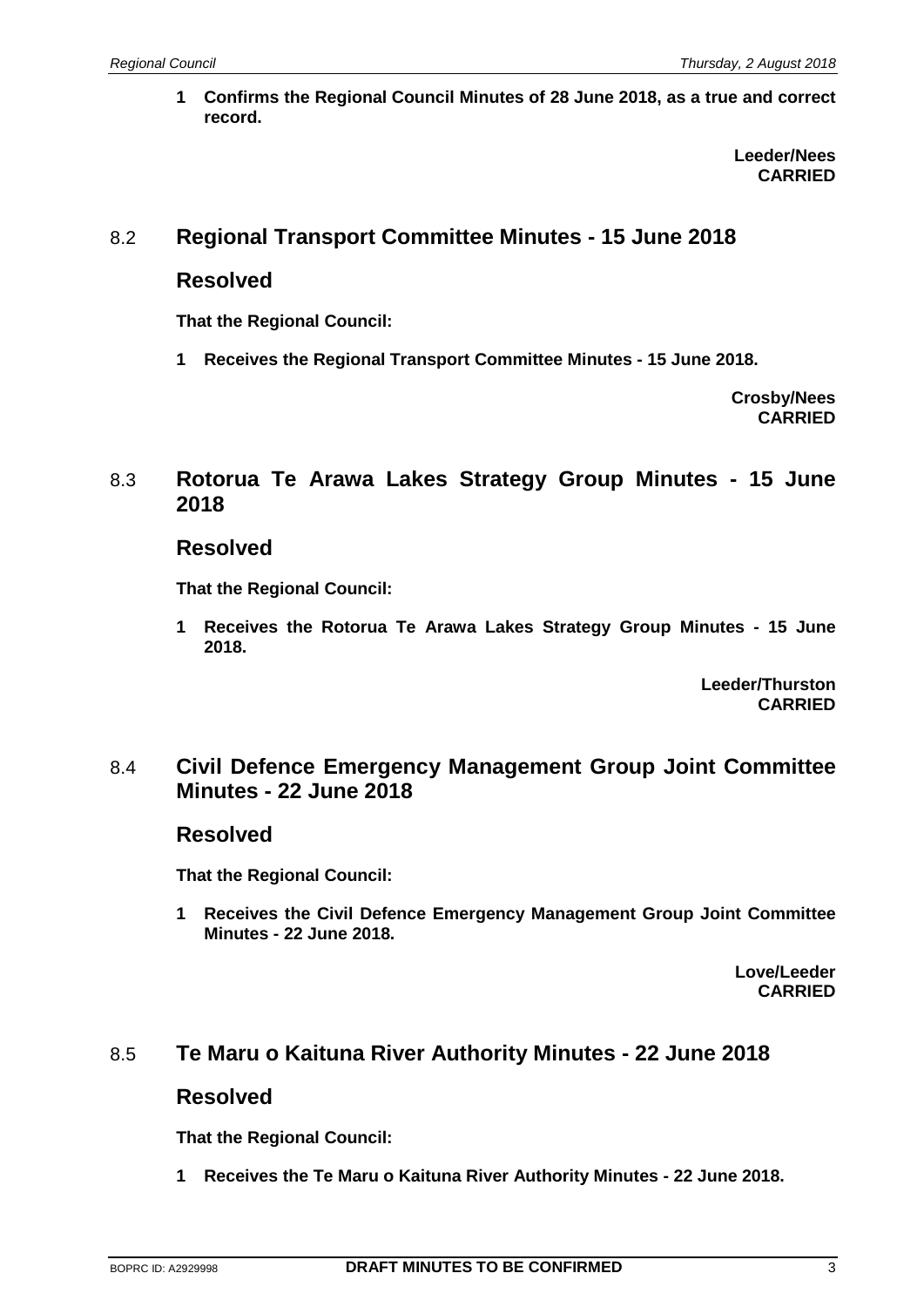**Tahana/Nees CARRIED**

#### 8.6 **Eastern Bay of Plenty Joint Committee Minutes - 3 July 2018**

#### **Resolved**

**That the Regional Council:**

**1 Receives the Eastern Bay of Plenty Joint Committee Minutes - 3 July 2018.**

**Clark/Bruning CARRIED**

# 9 **Chairman's Report**

## 9.1 **Chairman's Report**

Chairman Leeder provided an outline of the report.

#### Key Points

- A workshop would be undertaken regarding the Bay of Connections/Regional Growth Study
- Trout legislation would be reviewed and Chairman Leeder, as the interim Co-Chair [in a private capacity] of Trout NZ would support the review at Select Committee level
- Any entity could apply to the Provincial Growth Fund
- John Hutchings, HenleyHutchings had been asked to review the Centre of Excellence for Transport project and would report to the Councillors and Chief **Executive**
- Productivity Commission reported to Central Government who would determine how to prioritise and fund projects and initiatives.

Staff Follow-up

List of the business case ready projects for the Provincial Growth Fund, and/or link to presentation, to be distributed to Councillors.

## **Resolved**

**That the Regional Council:**

**1 Receives the report, Chairman's Report.**

**Leeder/Love CARRIED**

# 10 **Chief Executive's Report**

## 10.1 **Review of the Representation Arrangements for the 2019 Local Elections - Hearing and Deliberations**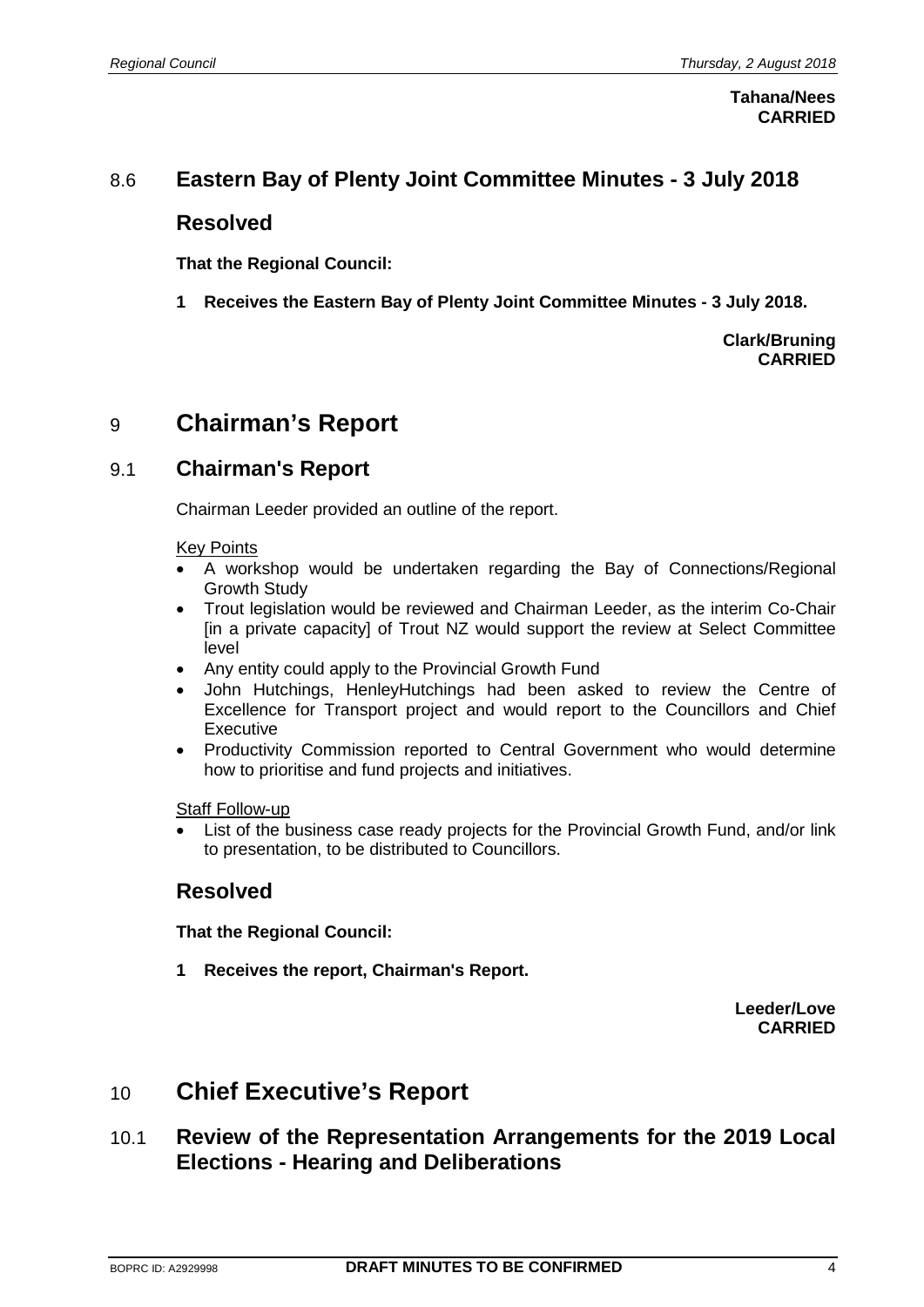Yvonne Tatton, Governance Manager provided an outline of the report and outlined the representation review process to date. Members were advised Council's final representation proposal would be publicly notified, submitters to the initial proposal would have the right of appeal and the Local Government Commission would make the final determination early 2019.

- Consideration of Points Raised by Submitters The Local Electoral Act 2001 clearly defined the ordinary resident population figures to be used when undertaking a representation review and Council had no choice but to use these
- Recognised the EBOP constituency covered a large geographical area and communities would not be well served with only one representative
- The proposal to increase the number of EBOP members to three while retaining existing boundaries would further exacerbate the +/-10 rule deviation
- Had considered boundaries options as part of the initial proposal however felt the current representation model remained a good reflection of the subregion's communities of interest and aligned with the territorial authorities boundaries
- Council could undertake the next review earlier than in six year, which was the maximum timeframe stipulated by legislation.
- Recognised that the Bay of Plenty subregions were experiencing changing population rates which would impact all subregions within the next six year review period and therefore an earlier review may be appropriate.

#### **Resolved**

**That the Regional Council:**

- **1 Receives the report, Review of the representation arrangements for the 2019 local elections - hearing and deliberations;**
- **2 Receives and considers the representation review submissions from Tauranga City Council, Bay of Plenty Federated Farmers, John Howard and Whakatāne District Council.**
- **3 Resolves, in accordance with the provisions of the Local Electoral Act 2001 and following its consideration of the public submissions received to its 2018 review of representation arrangements, to adopt/amend its initial proposal as its final proposal for the 2019 Bay of Plenty Regional Council triennial elections being:**

#### **General Constituencies**

| <b>Eastern Bay of Plenty</b><br>Rotorua<br><b>Tauranga</b><br><b>Western Bay of Plenty</b><br><b>Maori Constituencies</b> | <b>2 Elected Members</b><br>2 Elected Members<br>5 Elected Members<br>2 Elected Members |
|---------------------------------------------------------------------------------------------------------------------------|-----------------------------------------------------------------------------------------|
| <b>Mauao</b>                                                                                                              | 1 Elected Member                                                                        |
| Kohi                                                                                                                      | 1 Elected Member                                                                        |
| Okurei                                                                                                                    | <b>1 Elected Member</b>                                                                 |

**Total 14 Elected Members**

**4 Notes that in considering matters raised by submitters, the total number of councillors is proposed to remain at 14 to provide effective representation to the regions' residents and ratepayers, and the number of members to be elected by the electors of the proposed constituencies will receive fair**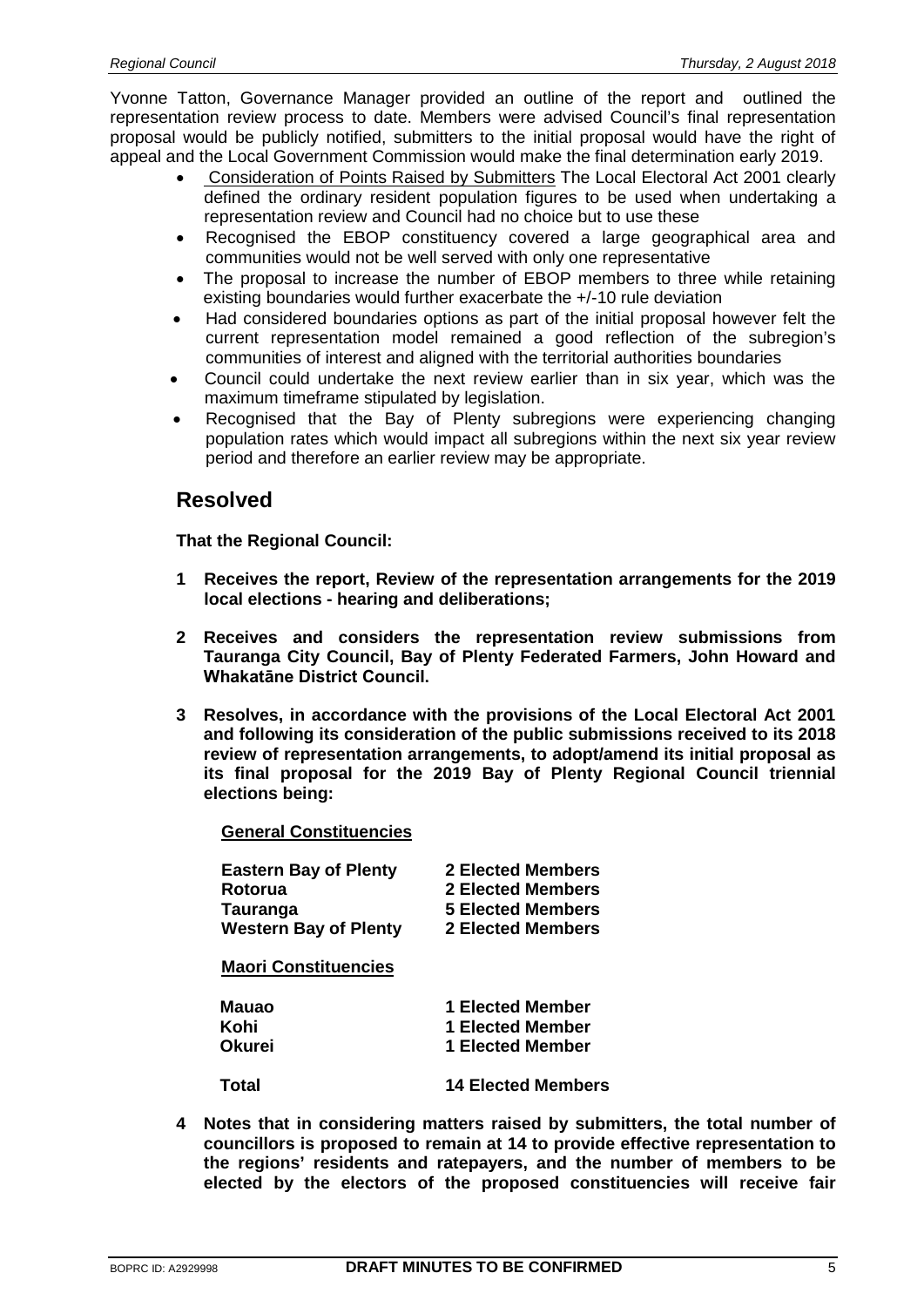**representation having regard to the population and communities of interest of each constituency in the region.**

- **5 Notes that its Final Representation Proposal does not comply with section 19(V)(2) of the Local Electoral Act 2001. The proposal must therefore be treated as an appeal under section 19(V)(5) of the Local Electoral Act 2001 and be referred to the Local Government Commission for its determination following the appeal/objection period.**
- **6 Notes that the above Final Representation Proposal will be publically notified on 11 August 2018 providing the opportunity for appeals and objections to be lodged in the period 11 August to 11 September 2018.**
- **7 Agrees that the wording of the reasons for the Council's decision, and its acceptance or rejection of submissions received on the Council's initial proposal, as required under section 19N(2) of the Local Electoral Act 2001, be approved by the Chairman in conjunction with the Interim Governance Manager.**
- **8 Agrees that the final representation proposal apply to the 2019 elections only and advise the Local Government Commission that the Council will undertake a further representation review in time for the 2022 elections.**

**Thurston/von Dadelszen CARRIED**

#### 10.2 **April 2017 Flood Recovery Project - Update**

Chris Ingle, General Manager, Integrated Catchments and Paula Chapman, Project Manager presented the report.

#### **Resolved**

**That the Regional Council:**

**1 Receives the report, April 2017 Flood Recovery Project – Update.**

**Bruning/Thurston CARRIED**

## 10.3 **Local Government Funding Agency (LGFA) Limited - Statement of Intent 2018/19**

Mat Taylor, General Manager, Corporate Performance provided a brief outline of the report and responded to questions.

#### Key Points

- Standard and Poors was responsible for Council's credit rating
- LGFA would ensure Council was informed of any changes introduced by Central Government that would affect territorial authorities.

## **Resolved**

**That the Regional Council:**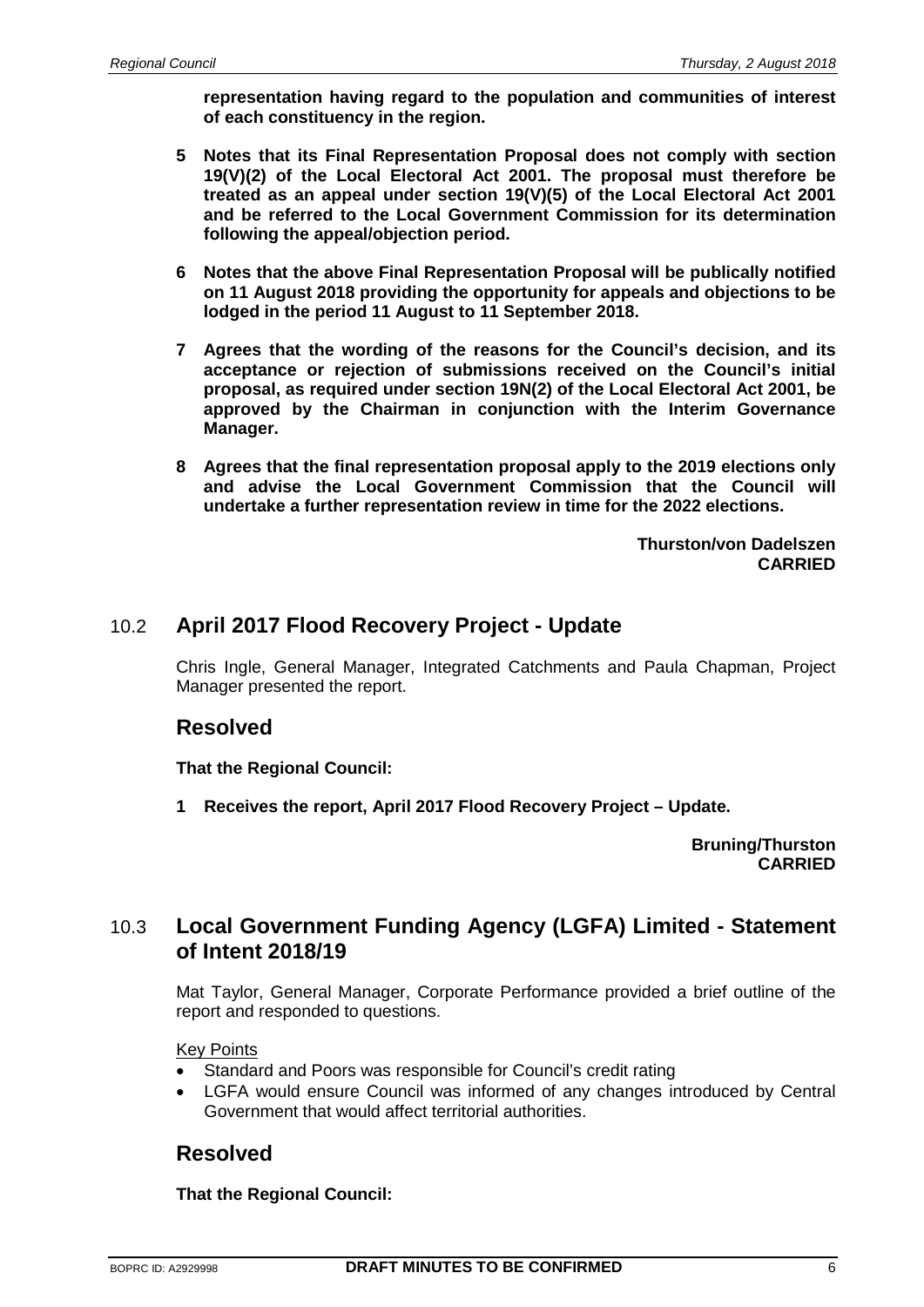- **1 Receives the report, Local Government Funding Agency (LGFA) Limited - Statement of Intent 2018/19;**
- **2 Notes the Statement of Intent 2018/19.**

**Cronin/Crosby CARRIED**

## 10.4 **Bay of Plenty Local Authority Shared Services (BoPLASS) Limited's Statement of Intent 2018-21**

Mat Taylor, General Manager, Corporate Performance and Annabel Chappell, Property Manager presented the report.

#### **Resolved**

**That the Regional Council:**

- **1 Receives the report, Bay of Plenty Local Authority Shared Services (BoPLASS) Limited's Statement of Intent 2018-21;**
- **2 Notes the Statement of Intent 2018-21.**
- **3 Request the CEO to provide a BOPLASS report within 12 months identifying opportunities for achieving more efficient and effective service delivery.**

**Thompson/Leeder CARRIED**

## 10.5 **Chairman's Study Tour to Murray-Darling Basin, Australia**

#### **Resolved**

**That the Regional Council:**

- **1 Receives the report, Chairman's Study Tour to Murray-Darling Basin, Australia;**
- **2 Endorses the Chairman's attendance at the Regional Sector Tour of Murray-Darling Basin, Australia in October 2018.**

**Love/Nees CARRIED**

## 10.6 **BOPRC Submission on Taxation (Annual Rates for 2018-19, Modernising Tax Administration, and Remedial Matters) Bill**

Mat Taylor, General Manager, Corporate Performance provided a brief outline of the report.

## **Resolved**

**That the Regional Council:**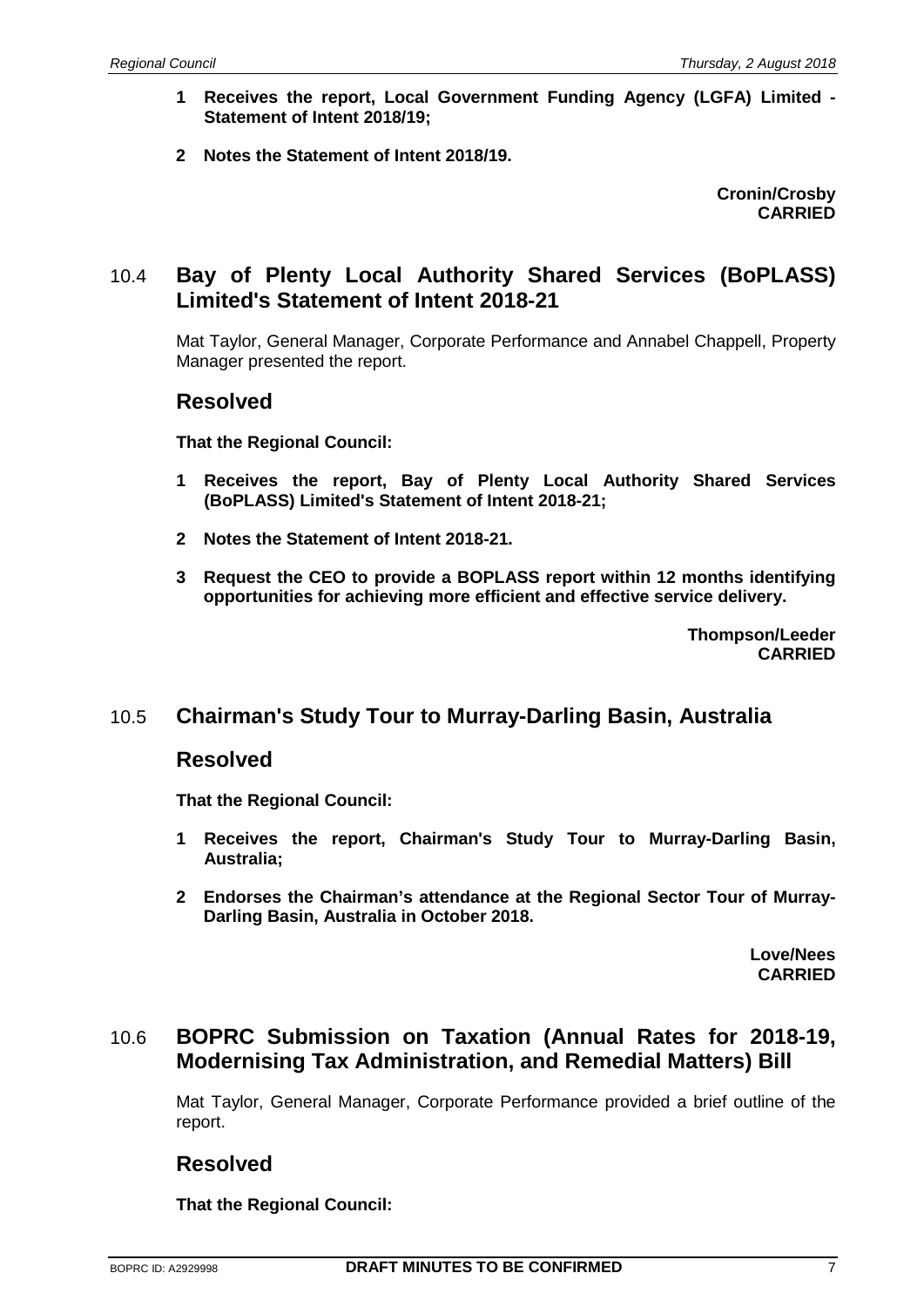- **1 Receives the report, BOPRC Submission on Taxation (Annual Rates for 2018- 19, Modernising Tax Administration, and Remedial Matters) Bill;**
- **2 Approves a submission on the Taxation Bill be prepared and submitted;**
- **3 Agrees for the Chairman to approve and sign the submission on behalf of Council when it is finalised.**

**Cronin/Love CARRIED**

General Discussion - Three Waters Presentation - Comments by Elected Members

- Central Government was committed to deal with the three waters challenges
- Territorial Authorities were in a position to deal with potable water. However, there appeared to be a reluctance to deal with the more complex and resource demanding wastewater issues
- There was a high level of cooperation and engagement within local government to identify current practice and where there appeared to be gaps
- Noted that Water NZ was seeking Council's input and that a workshop was scheduled for this purpose
- Imperative that community expectations and outcomes were taken into consideration.

#### **Adjournment**

The meeting adjourned at 10.45am and reconvened at 11.07am.

# 11 **Presentation**

## 11.1 **Local Government Operating Environment – Department of Internal Affairs**

*PowerPoint presentation – Objective ID A2929862*

Shelley Hey, Manager Chief Executive's Office introduced Richard Ward, Partnerships Director – Central/Local Government Partnerships, Department of Internal Affairs, who presented this item.

**Key Points of PowerPoint Presentation** 

- **Overview**
- Why DIA created the CLGPG function
- Six Partnership Directors
- Significant projects
- Three waters
- Three Waters Review: Challenges and ways to address them
- Key findings
- Drinking water safety and public health risks
- Environmental challenges and wastewater systems
- The Tree Waters system: Complex regulatory environment
- Lack of central oversight and protection for consumers
- Funding challenges drinking water and wastewater infrastructure upgrades
- Other funding and financing challenges
- Asset management capability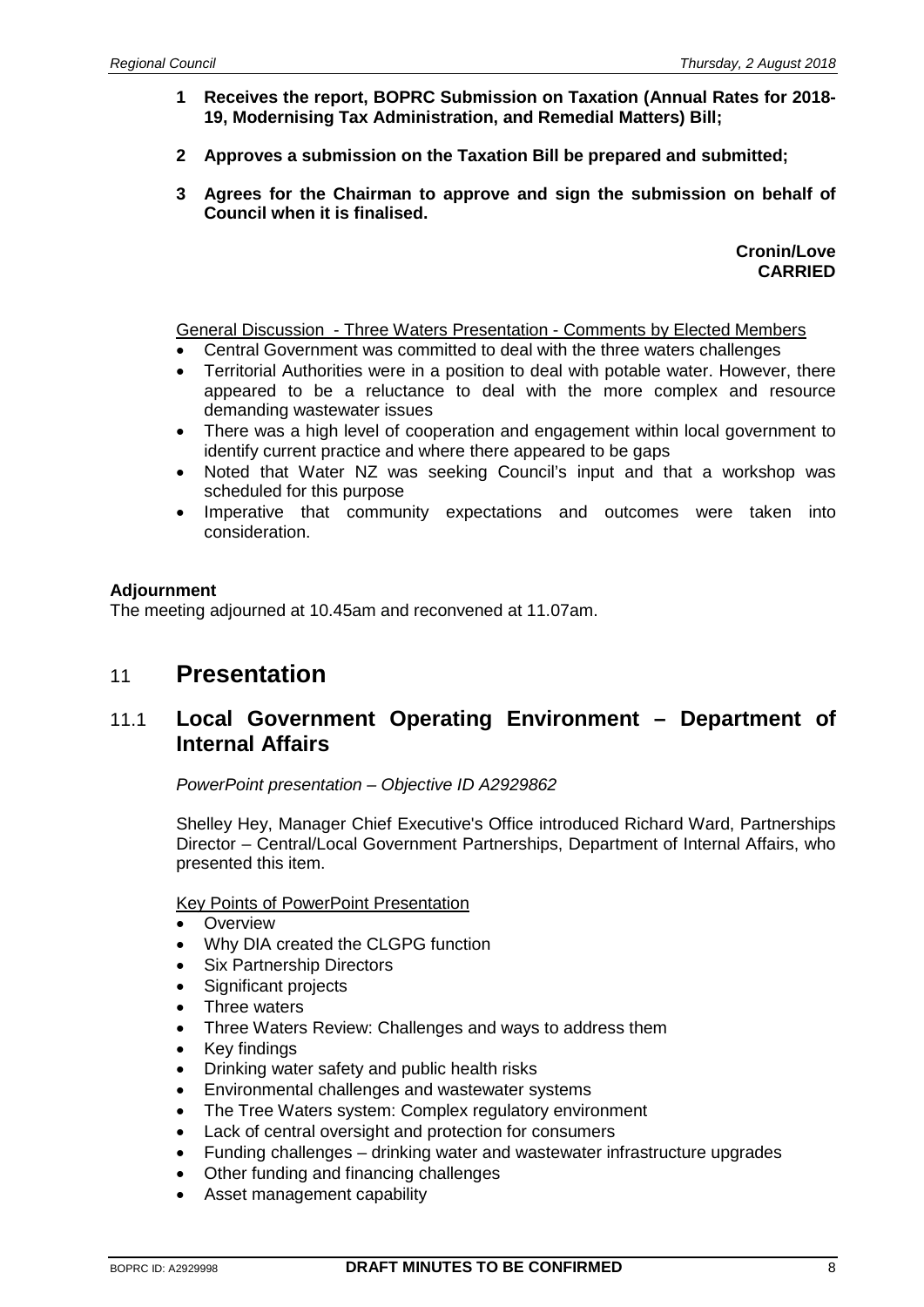- Local Authorities capital expenditure
- Governance capability
- Scope of the Review
- What outcomes is Government seeking
- Options being explored
- Maps
- Next steps.

#### In Response to Questions

- The review would progress into a community engagement phase, however the initial focus pertained to the wishes of local government
- The allocation of \$1.2-\$2b capital expenditure was specifically for infrastructure upgrades
- Climate change/resilience impact had not been costed at this stage
- Flooding, i.e. 'the fourth water' was not included in the review
- Taranaki District Council issued annual reports on each of its wastewater treatment plants
- Recognised that any debate regarding the best course of action for the three waters would become political
- Implementing changes that resulted in positive outcomes was recognised as being a time consuming process and discussions would have to take place regarding how long New Zealand would be willing to wait for change.

Key Points – Elected Members

- Concerned that funding allocated by Central Government to address the ongoing issue of discharge of waste water into the environment, in particular in Auckland, was insufficient
- There had been a longstanding trend of underfunding of infrastructure at local government level
- Encouraged brave thinking and action to address the issues facing the environment
- A conversation between Central Government and the wider community, beyond local government, was essential.

# 12 **Chief Executive's Report (Continued)**

## 12.1 **Processing Consents on Behalf of Council - Procurement Plan**

Sarah Omundsen, Acting General Manager, Regulatory Services and Daniel Smith, Consents Team Leader provided an outline of the report and responded to questions.

Key Points - Staff

- The Procurement Plan would provide clear performance measures and expectations, rather than the process currently in place
- The current use of Council resourcing meant actual costs were not clearly identified, which would be addressed through the proposed streamlined process
- LTP 2018-28 allocations meant additional staff were being appointed to meet demands
- Use of external contractors was kept to a minimum and primarily to support staff as and when required
- Recognised that a formalised process should already have been in place to ensure external providers had a level of certainty with regards to ongoing provision of services.

Key Points – Elected Members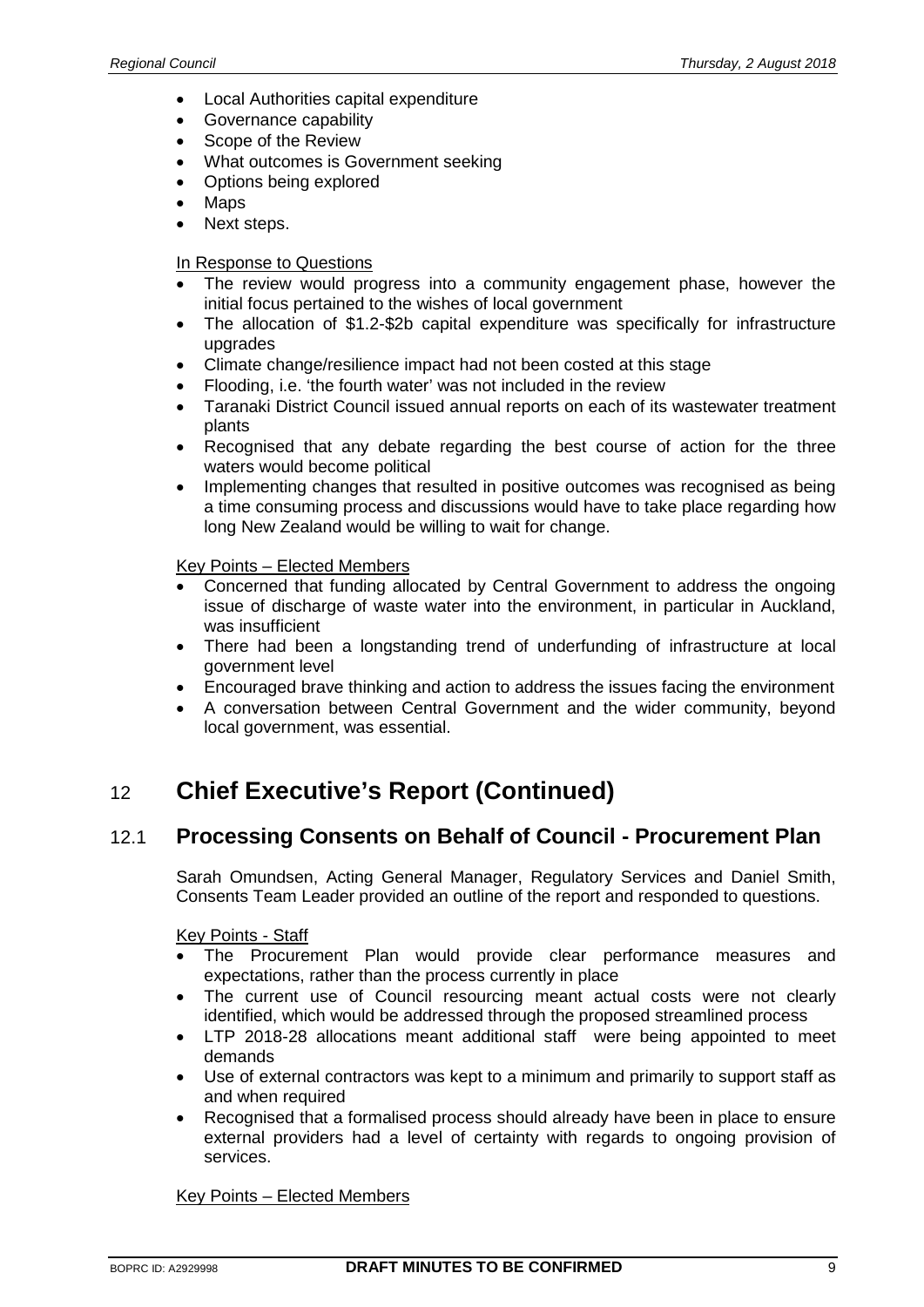- Concerned that appointing independent contractors, rather than retaining the responsibility within Council, increased the risk of a loss of quality control and alignment with expected Council practices
- Queried whether the use of consultants was the most effective use of resourcing
- Important that the rights and expectation of the consent applicants was taken into consideration.

#### **Resolved**

**That the Regional Council:**

- **1 Receives the report, Processing consents on behalf of Council - Procurement Plan;**
- **2 Approves the Procurement Plan for Consents Processing included as Appendix 1;**
- **3 Delegates to the Chief Executive, through acceptance of the procurement plan, the ability to approve the award of contracts for the Consent Processing Services supplier panel.**

**Von Dadelszen/Crosby CARRIED**

# 13 **Public Excluded Section**

#### **Resolved**

**THAT the public be excluded from the following parts of the proceedings of this meeting.**

**The general subject of each matter to be considered while the public is excluded, the reason for passing this resolution in relation to each matter, and the specific grounds under section 48(1) of the Local Government Official Information and Meetings Act 1987 for the passing of this resolution are as follows:**

| <b>General Subject of Matter to</b><br>be Considered                        | Reason for passing this<br>resolution in relation to this<br>matter              | <b>Grounds under Section</b><br>48(1) LGOIMA 1987 for<br>passing this resolution |
|-----------------------------------------------------------------------------|----------------------------------------------------------------------------------|----------------------------------------------------------------------------------|
| <b>Public Excluded Regional</b><br><b>Council Minutes - 28 June</b><br>2018 | <b>Disclosing the information</b><br>may prejudice the<br>maintenance of the law | Good reason for<br>withholding exists under<br>Section 48(1)(a)                  |
| Update on April 2018<br>Ngongotahā Flood Review                             | <b>Disclosing the information</b><br>may prejudice the<br>maintenance of the law | Good reason for<br>withholding exists under<br>Section 48(1)(a)                  |

**Leeder/Bruning CARRIED**

# 14 **Consideration of General Business**